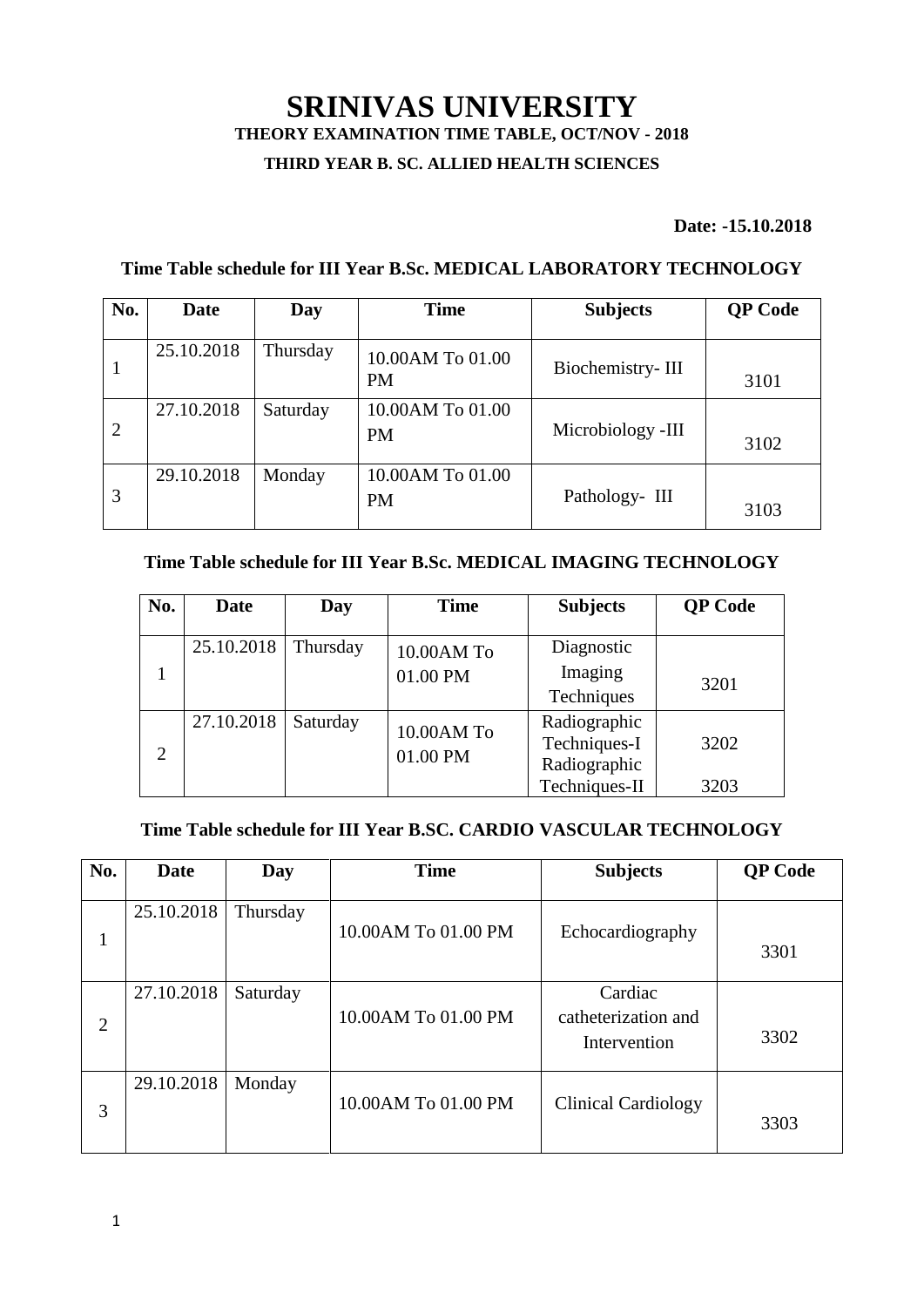| No.            | Date       | Day       | <b>Time</b>            | <b>Subjects</b>                               | <b>QP</b> Code |
|----------------|------------|-----------|------------------------|-----------------------------------------------|----------------|
| 1              | 25.10.2018 | Thursday  | 10.00AM To<br>01.00 PM | Low Vision $&$<br>Geriatrics                  | 3401           |
| $\overline{2}$ | 27.10.2018 | Saturday  | 10.00AM To<br>01.00 PM | <b>Contact Lens</b>                           | 3402           |
| 3              | 29.10.2018 | Monday    | 10.00AM To<br>01.00 PM | <b>Section A: Ocular</b><br><b>Diseases</b>   | 3403           |
|                |            |           |                        | <b>Section B: Systemic</b><br><b>Diseases</b> | 3404           |
| $\overline{4}$ | 31.10.2018 | Wednesday | 10.00AM To<br>01.00 PM | <b>Dispensing Optics</b>                      | 3405           |
| 5              | 02.11.2018 | Friday    | 10.00AM To<br>01.00 PM | <b>BSV &amp; Paediatrics</b>                  | 3406           |

# **Time Table schedule for III Year B.Sc. OPTOMETRY**

# **Time Table schedule for III Year B.Sc. ANAESTHESIA & OPERATION THEATRE TECHNOLOGY**

| No.            | <b>Date</b> | Day      | <b>Time</b>      | <b>Subjects</b>       | <b>QP</b> Code |
|----------------|-------------|----------|------------------|-----------------------|----------------|
|                | 25.10.2018  | Thursday | 10.00AM To 01.00 | Anesthesia & OT       | 3501           |
| T              |             |          | <b>PM</b>        | Technology - Clinical |                |
|                | 27.10.2018  | Saturday | 10.00AM To 01.00 | Anesthesia & OT       |                |
| $\overline{2}$ |             |          | <b>PM</b>        | Technology -          | 3502           |
|                |             |          |                  | Applied               |                |
|                | 29.10.2018  | Monday   | 10.00AM To 01.00 | Anesthesia & OT       |                |
| 3              |             |          | <b>PM</b>        | Technology -          | 3503           |
|                |             |          |                  | Advanced              |                |

# **Time Table schedule for III Year B.Sc. PERFUSION TECHNOLOGY**

| N  | Date       | Day      | <b>Time</b>                   | <b>Subjects</b>                   | <b>QP</b> Code |
|----|------------|----------|-------------------------------|-----------------------------------|----------------|
| 0. |            |          |                               |                                   |                |
| 1  | 25.10.2018 | Thursday | 10.00AM To 01.00<br><b>PM</b> | Perfusion Technology-<br>Clinical | 3601           |
| 2  | 27.10.2018 | Saturday | 10.00AM To 01.00<br><b>PM</b> | Perfusion Technology-<br>Applied  | 3602           |
| 3  | 29.10.2018 | Monday   | 10.00AM To 01.00<br><b>PM</b> | Perfusion Technology-<br>Advanced | 3603           |